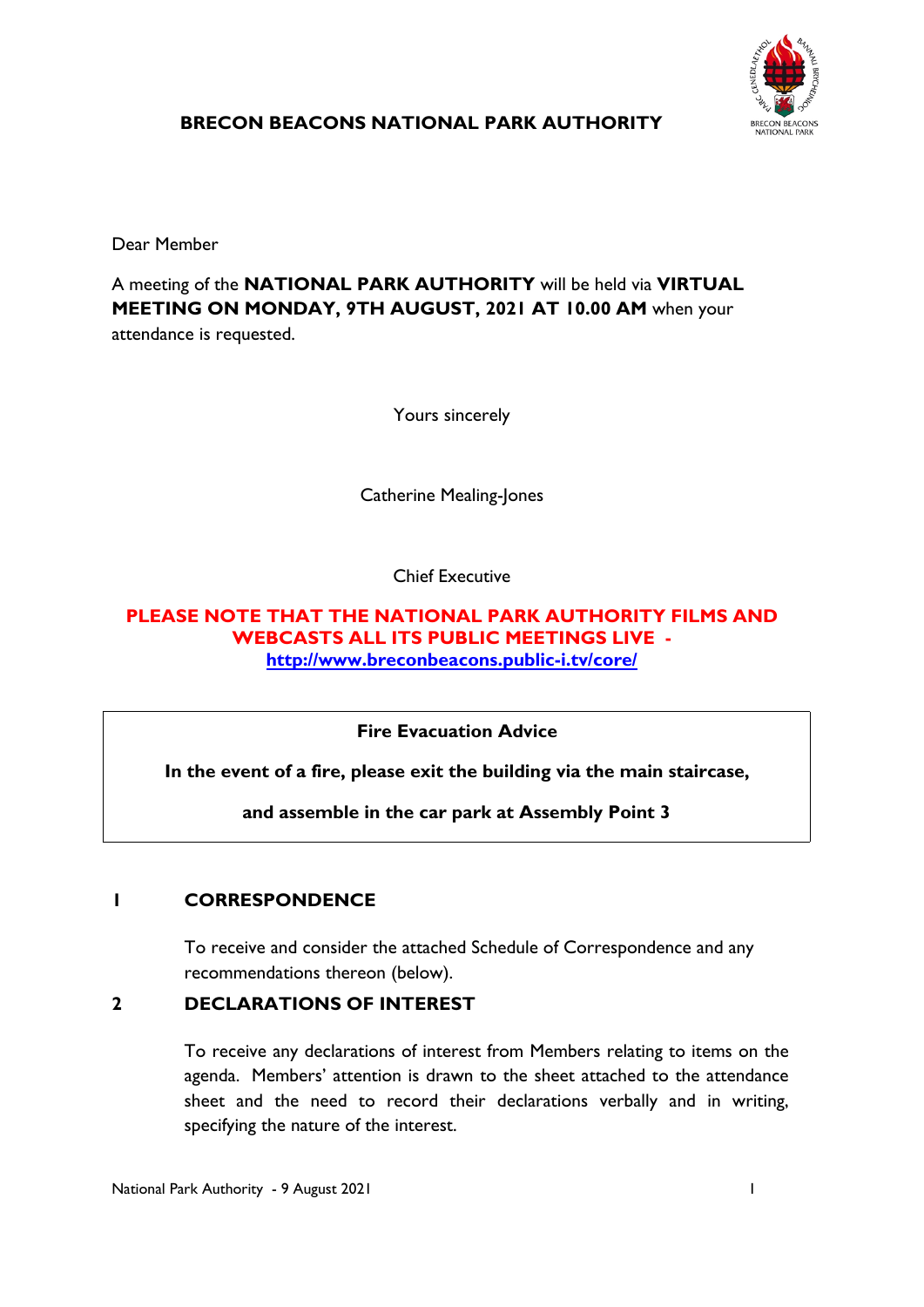*If Members have declared an interest in an item please ensure that you inform the Chair when you are leaving the room, so that this can be recorded in the minutes.*

### **3 MINUTES** (Pages 5 - 20)

1. To approve the following minutes and authorise the Chair to sign them as a correct record:

- a) National Park Authority  $21^{st}$  June 2021
- b) National Park Authority 5<sup>th</sup> July 2021

2. To receive the following minutes: Audit and Scrutiny Committee – 7<sup>th</sup> May 2021

## **4 PUBLIC SPEAKING**

To give opportunity for members of the public to address the meeting in accordance with the Authority's Public Speaking Scheme.

#### **5 CHAIRMAN'S ANNOUNCEMENTS**

To receive a verbal report on meetings and events attended by the Chairman since the last meeting of the Authority.

# **6 CHIEF EXECUTIVE'S ANNOUNCEMENTS**

To receive a report from the Chief Executive on meetings attended and progress made on Authority business since the last meeting of the Authority.

# **7 A470 AND PONT AR DAF** (Pages 21 - 28)

- **8 CHANGES TO STANDING ORDERS** (Pages 29 32)
- **9 SENIOR LEADERSHIP PROPOSALS** (Pages 33 70)

#### **10 MEMBER REPORTS**